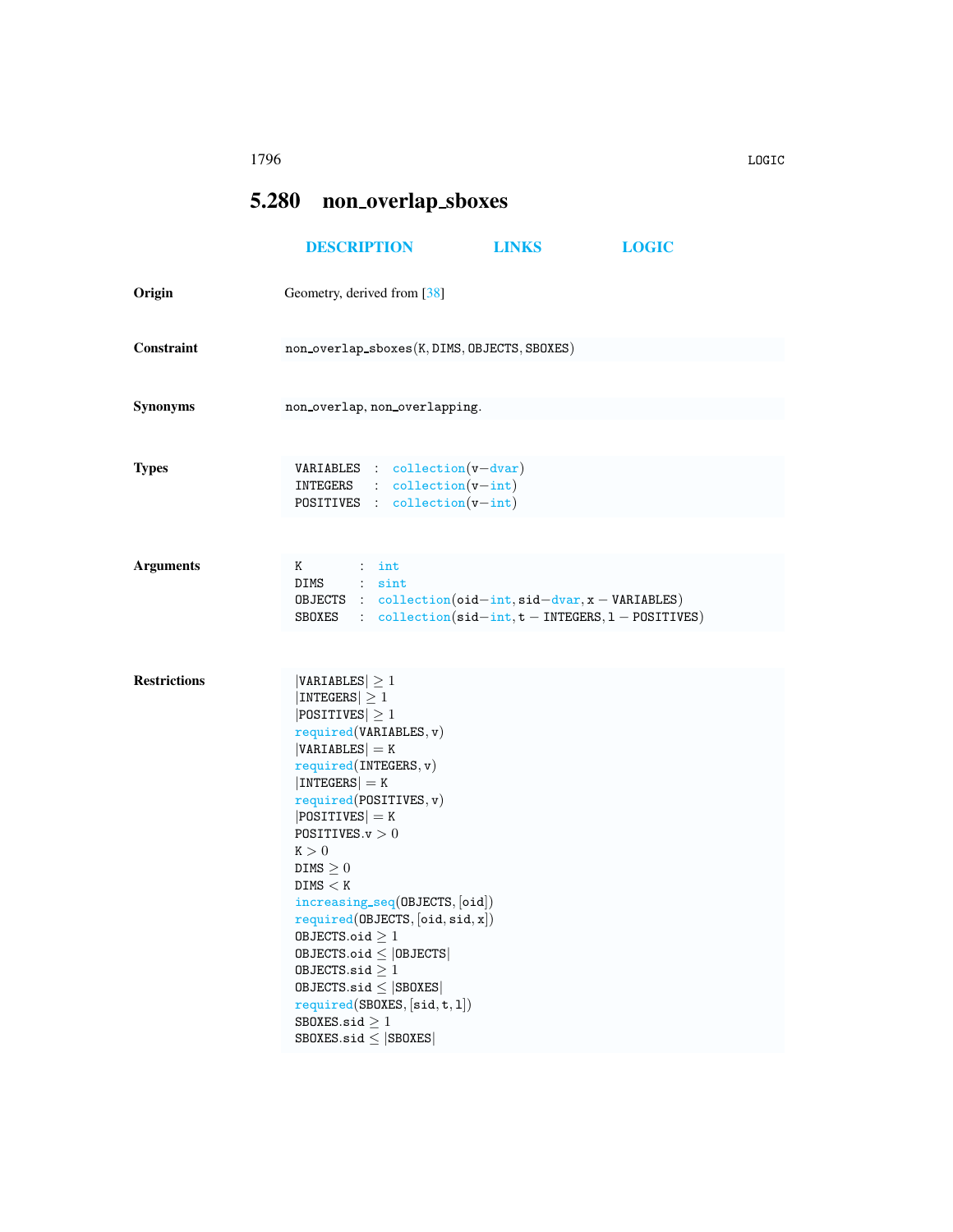$\sqrt{ }$ 

 $2, \{0, 1\},\$ 

Holds if, for each pair of objects  $(O_i, O_j)$ ,  $i < j$ ,  $O_i$  and  $O_j$  do not overlap with respect to a set of dimensions depicted by DIMS.  $O_i$  and  $O_j$  are objects that take a shape among a set of shapes. Each *shape* is defined as a finite set of shifted boxes, where each shifted box is described by a box in a K-dimensional space at a given offset (from the origin of the shape) with given sizes. More precisely, a *shifted box* is an entity defined by its shape id sid, shift offset t, and sizes l. Then, a shape is defined as the union of shifted boxes sharing the same shape id. An *object* is an entity defined by its unique object identifier oid, shape id sid and origin x.

An object  $O_i$  *does not overlap* an object  $O_j$  with respect to a set of dimensions depicted by DIMS if and only if, for all shifted box  $s_i$  associated with  $O_i$  and for all shifted box s<sub>j</sub> associated with  $O_j$ , there exists a dimension  $d \in \text{DIMS}$  such that the start of s<sub>i</sub> in dimension d is greater than or equal to the end of  $s_j$  in dimension d, or the start of  $s_j$  in dimension  $d$  is greater than or equal to the end of  $s_i$  in dimension  $d$ .

 $\setminus$ 

 $\setminus$ 

|  |                                                            | $5 + 4$ $1 + 4$ $1 + 1$                                                                              |  |
|--|------------------------------------------------------------|------------------------------------------------------------------------------------------------------|--|
|  |                                                            | oid $-2$ sid $-3$ x $-\langle 2, 2 \rangle$ ,                                                        |  |
|  |                                                            | oid $-3$ sid $-4$ x $-\langle 5,4\rangle$                                                            |  |
|  |                                                            | $\texttt{sid} - 1 \quad \texttt{t} - \langle 0, 0 \rangle \quad 1 - \langle 1, 1 \rangle$ ,          |  |
|  |                                                            | $\texttt{sid} - 1 \quad \texttt{t} - \langle 1, 0 \rangle \quad 1 - \langle 1, 3 \rangle$ ,          |  |
|  |                                                            | $\texttt{sid} - 1 \quad \texttt{t} - \langle 0, 2 \rangle \quad \texttt{1} - \langle 1, 1 \rangle$ , |  |
|  |                                                            | $\mathsf{sid}-2 \quad \mathsf{t}-\langle 0,0\rangle \quad 1-\langle 3,1\rangle$ ,                    |  |
|  |                                                            | $\mathsf{sid}-2 \quad \mathsf{t}-\langle 0,1\rangle \quad 1-\langle 1,1\rangle\,,$                   |  |
|  | $\texttt{sid} - 2 \quad \texttt{t} - \langle 2, 1 \rangle$ | $1 - \langle 1, 1 \rangle$ ,                                                                         |  |
|  |                                                            | $\mathsf{sid} - 3 \quad \mathsf{t} - \langle 0, 0 \rangle \quad 1 - \langle 1, 2 \rangle$ ,          |  |
|  |                                                            | $\mathsf{sid} - 4 \quad \mathsf{t} - \langle 0,0 \rangle \quad 1 - \langle 1,1 \rangle$              |  |

 $\int$  oid - 1 sid - 1 x -  $\langle 4, 1 \rangle$ ,

Figure [5.586](#page-2-0) shows the objects of the example. Since  $O_1$  and  $O_2$  do not overlap, since  $O_1$  and  $O_3$  do not overlap, and since  $O_2$  and  $O_3$  also do not overlap, the non overlap sboxes constraint holds.

<span id="page-1-0"></span>

| <b>Typical</b>    | $ 0$ BJECTS $ >1$                                                                                                                                                                                             |  |  |  |  |
|-------------------|---------------------------------------------------------------------------------------------------------------------------------------------------------------------------------------------------------------|--|--|--|--|
|                   |                                                                                                                                                                                                               |  |  |  |  |
| <b>Symmetries</b> | • Items of OBJECTS are permutable.                                                                                                                                                                            |  |  |  |  |
|                   | • Items of SBOXES are permutable.                                                                                                                                                                             |  |  |  |  |
|                   | • Items of OBJECTS.x, SBOXES.t and SBOXES.1 are permutable (same permutation<br>used).                                                                                                                        |  |  |  |  |
|                   | • SBOXES.1. $v$ can be decreased to any value $> 1$ .                                                                                                                                                         |  |  |  |  |
| Arg. properties   | Suffix-contractible wrt. OBJECTS.                                                                                                                                                                             |  |  |  |  |
| <b>Remark</b>     | In addition from preventing objects to overlap, the disjoint_sboxes constraint also en-<br>forces that borders and corners of objects are not directly in contact.                                            |  |  |  |  |
| See also          | <b>common keyword:</b> contains_sboxes,<br>coveredby_sboxes,<br>covers_sboxes (geometrical constraint<br>shifted<br>boxes).<br>between<br>diffn(geometrical constraint, non-overlapping),<br>disjoint_sboxes, |  |  |  |  |

Purpose

Example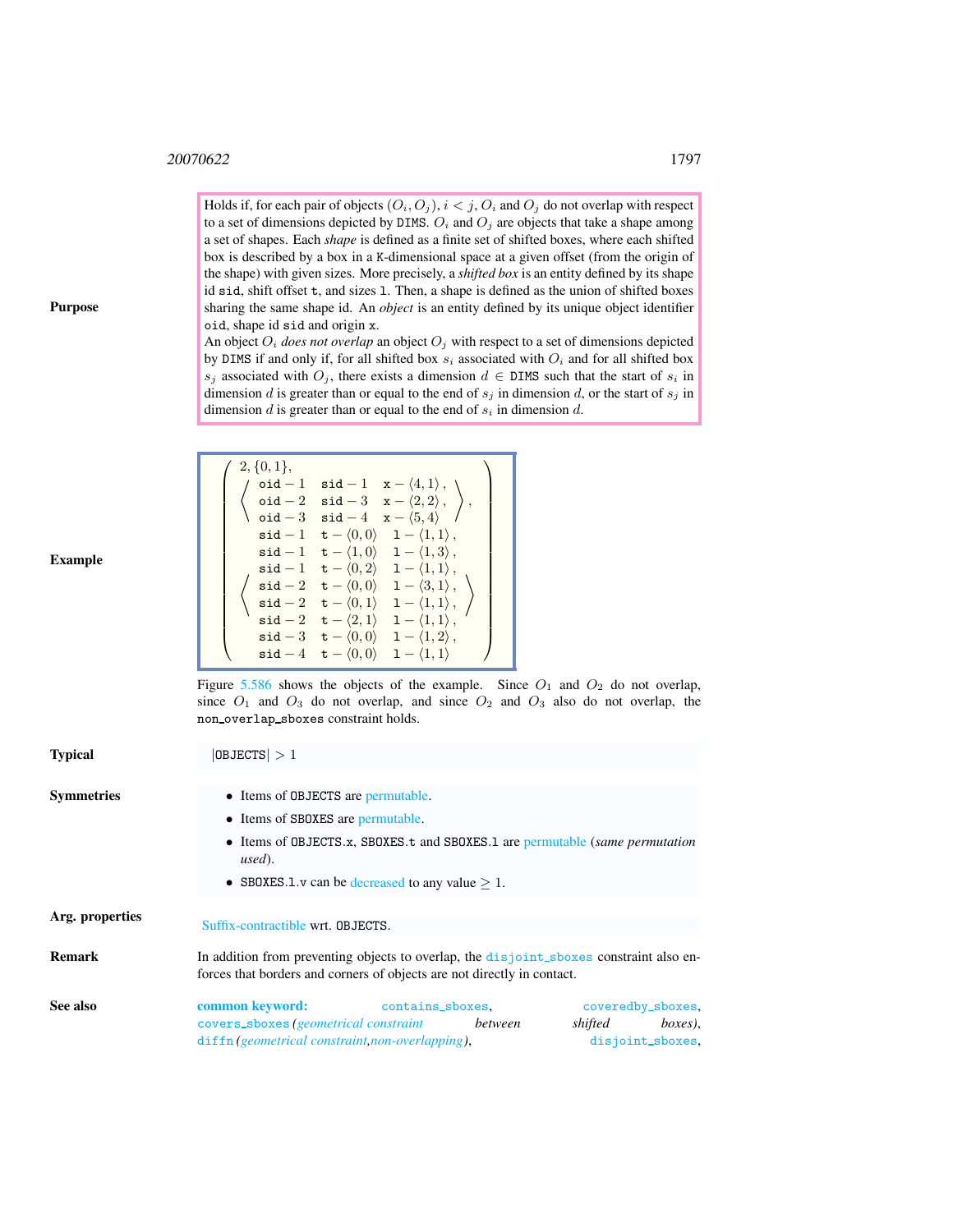

<span id="page-2-0"></span>(D) Three objects where  ${\cal O}_1$  does neither overlap  ${\cal O}_2$  nor  ${\cal O}_3$ and where  $O_2$  and  $O_3$  also do not overlap

Figure 5.586: (D) the three pairwise non-overlapping objects  $O_1$ ,  $O_2$ ,  $O_3$  of the **Exam**ple slot respectively assigned shapes  $S_1$ ,  $S_3$ ,  $S_4$ ; (A), (B), (C) shapes  $S_1$ ,  $S_2$ ,  $S_3$  and  $S_4$  are respectively made up from 3, 3, 1 and 1 disjoint shifted box.

| equal_sboxes (geometrical constraint                                   |                                                                      | between | shifted |  | boxes), | geost.  |  |
|------------------------------------------------------------------------|----------------------------------------------------------------------|---------|---------|--|---------|---------|--|
| geost_time(geometrical constraint, non-overlapping),<br>inside_sboxes. |                                                                      |         |         |  |         |         |  |
|                                                                        | meet_sboxes, overlap_sboxes( <i>geometrical constraint between</i> ) |         |         |  | shifted | boxes). |  |
| visible (geometrical constraint).                                      |                                                                      |         |         |  |         |         |  |
| implied by: disjoint_sboxes.                                           |                                                                      |         |         |  |         |         |  |

Keywords constraint type: logic. geometry: geometrical constraint, non-overlapping.